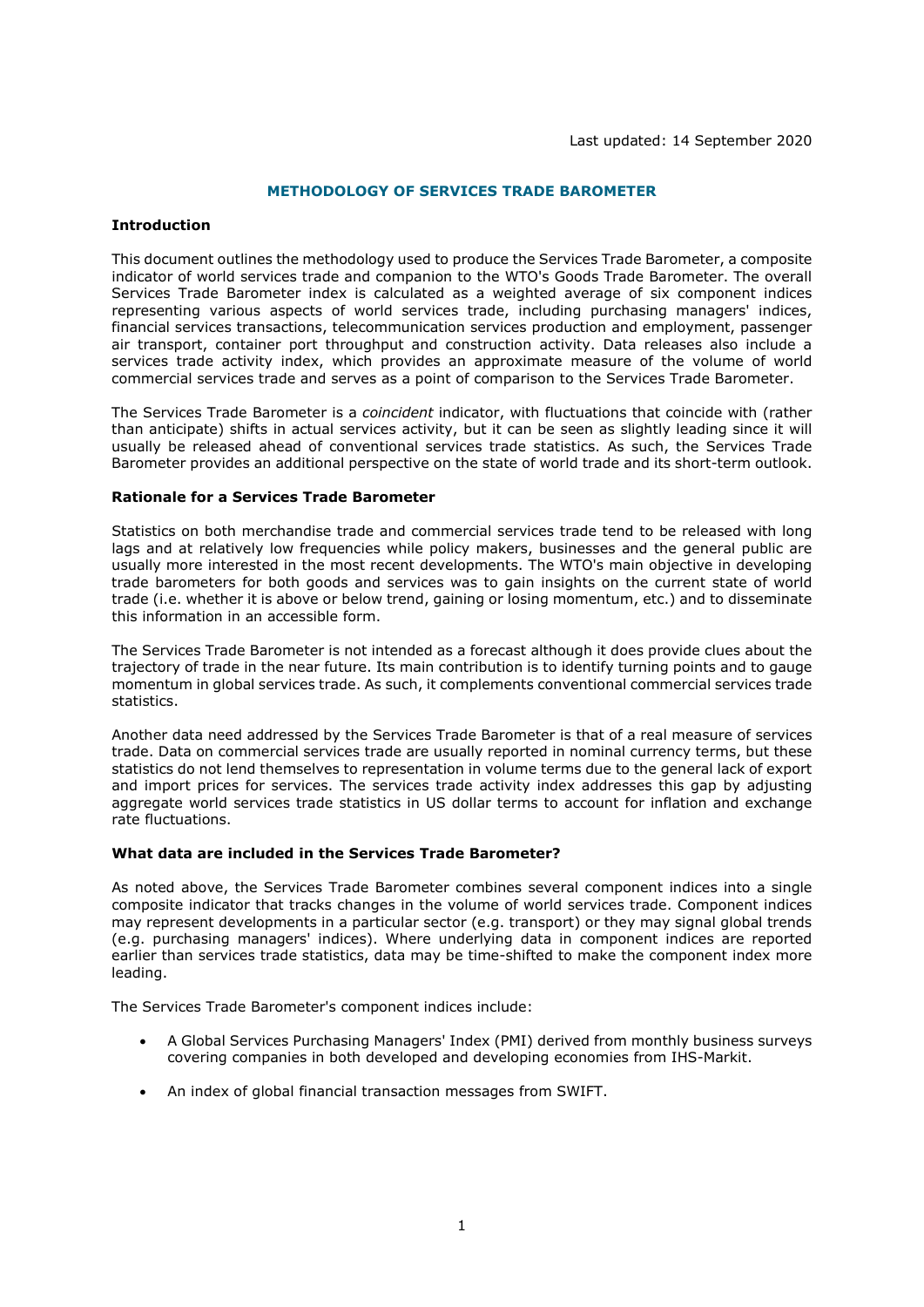- An information, computer and telecommunication (ICT) services index based on data on production in China and the European Union and sectoral employment in United States, all derived from national sources.<sup>[1](#page-1-0)</sup>
- An index of revenue passenger kilometres (RPK) from the International Air Transport Association (IATA), used as a proxy for travel expenditure.
- An index of container throughput of major international ports from the Institute of Shipping Economics and Logistics (ISL).
- An index of construction activity based on national statistics from China, France, Germany, Japan and the United States.

## **Methodology for the Services Trade Barometer**

The Services Trade Barometer is a monthly index but is released on a biannual basis. The component indices measure short-run deviations from recent (i.e. medium term) trends. Recent trends serve as baselines for each index, which are normalized to be equal to 100.

The first step in calculating the barometer is the selection of data to be included. In addition to correlations with services trade and timeliness of data, each indicator was chosen based on the economic rationale, and the representation of major services sectors. Once a variable has been chosen, its performance will be re-evaluated from time to time to ensure that it continues to perform as expected. In the future, the WTO may enrich the Services Trade Barometer with additional data as new information becomes available.

The second step is data collection. All the data currently used in the Services Trade Barometer are of monthly frequency. The data used in calculating the index are expressed in real terms or physical units, e.g. revenue passenger kilometres from IATA, production of telecommunication services volumes, container port throughput etc.

All data are seasonally adjusted and smoothed with the X-13 ARIMA program unless already seasonally adjusted, in which case they are only smoothed. Recent trends for each data series are then estimated using the Hodrick-Prescott (HP) filter with conventional smoothing parameters.<sup>2</sup> Deviations from these trends are calculated for each component series as the difference between the smoothed, seasonally adjusted data and the trend established by the HP filter. Large or persistent shocks will shift the trend estimated by the HP filter to varying degrees depending on parameter values. As a result, the trend should be interpreted as a kind of moving average representing average growth over the last few years.

Amplitudes and means of the deviation series are standardized by dividing each series by its mean absolute deviation since January 2007, multiplying by a common scaling factor and adding 100. (The scaling factor and mean are chosen arbitrarily to facilitate interpretation.) Data series that are available earliest are lag shifted by one month to coincide with end points of other data series. Finally, the overall Services Trade Barometer is calculated as a weighted average of the component indices. Weights have been chosen based on the degree of correlation between the component indices and world trade in services. Possible data issues include end-point bias inherent in smoothing algorithms such as X-13 ARIMA and the HP filter. As a result, the latest data points may occasionally be subject to strong revisions in subsequent months.

The process of smoothing and de-trending the data is illustrated by Chart 1 using container port throughput of Singapore. Panel A shows the original, unadjusted data (blue line) plotted against seasonally-adjusted and smoothed data (red line). Panel B also shows the original data series (blue line) compared to the trend estimated by the HP filter (green line). Note that the HP-estimated trend becomes less steep over time in response to recent shocks. Panel C shows the smoothed

<span id="page-1-0"></span> $<sup>1</sup>$  The federal reserve's Tech Pulse index that used to serve as the ICT indicator for the United States</sup> was discontinued. In its place we have substituted employment in related sectors from the U.S. Bureau of Labor Statsitics (2017 NAICS codes 517, 518, 519, 334 and 541.5). The impact of the change is small, with turning points in the component index and overall barometer index largely unaffected.

<span id="page-1-1"></span><sup>2</sup> The Hodrick-Prescott (HP) filter is a standard technique in economics for separating underlying trends in data series from short run fluctuations. If y is a data series, then the trend can be estimate by minimizing over tau the expression  $\Sigma_{t=1..T}(y_t - \tau_t)^2 + \lambda \Sigma_{t=2..T} (\tau_{t+1} - 2\tau_t + \tau_{t-1})^2$ . In calculating the WTOI, the lambda parameter is set to 129,600 according to the Ravn-Uhlig rule for monthly data.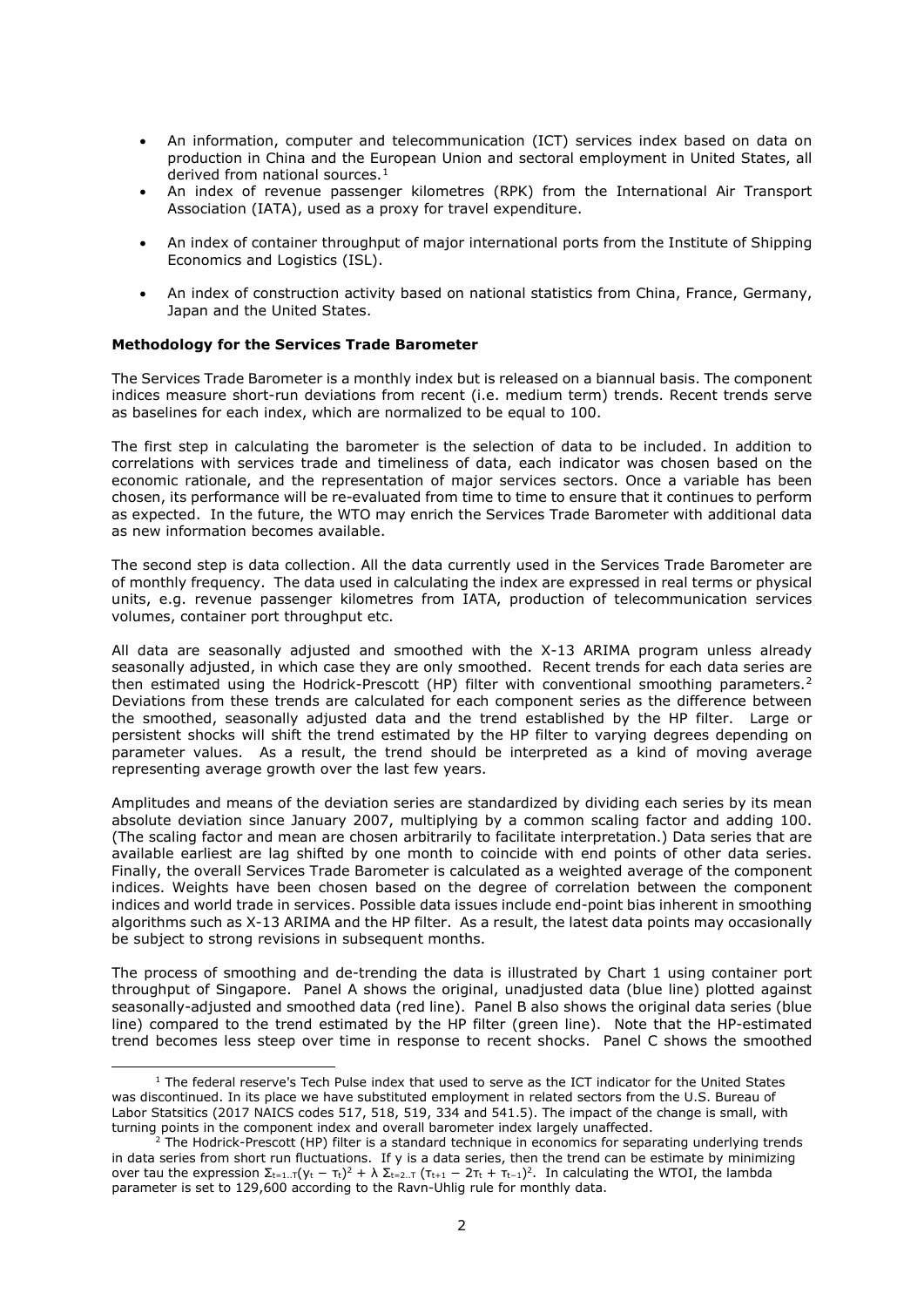short-run series and the HP trend together, while Panel D shows deviations of the smoothed series from the trend. Fluctuations in the deviation series are subsequently standardized by dividing by the mean absolute deviation in the series and multiplying by a constant. Finally, the mean is reset to 100 by adding 100 to each value.



Chart 1 **Example of smoothing and de-trending using Singapore port throughput in TEU**

Source: Singapore port authority.

## **Methodology for the services trade activity index**

The WTO compiles statistics on commercial services trade by sector in current US dollar terms, which are published on a quarterly basis. These data reflect changes in US dollar exchange rates and price inflation as well as quantity changes. The services trade activity index approximates world services trade volume by deflating world services trade values in US dollar terms by an exchange rate index for the US dollar and core consumer price inflation for the United States.

The first step is data compilation. The trade in commercial services is represented by the average of world exports and imports of commercial services. The deflators are the United States core CPI (all items less food and energy) and the broad nominal effective exchange rate (NEER) for the United States. The trade in commercial services data is in quarterly terms, while the core CPI and NEER data are converted to quarterly averages from monthly data.

| 22.5                                                                     | l Init                            |          |
|--------------------------------------------------------------------------|-----------------------------------|----------|
| and<br>. exports<br>commerc<br>services<br>. ∆vr<br>. of<br>cial<br>-411 | Million<br>$\sim$<br>dollar<br>υz | WT<br>TC |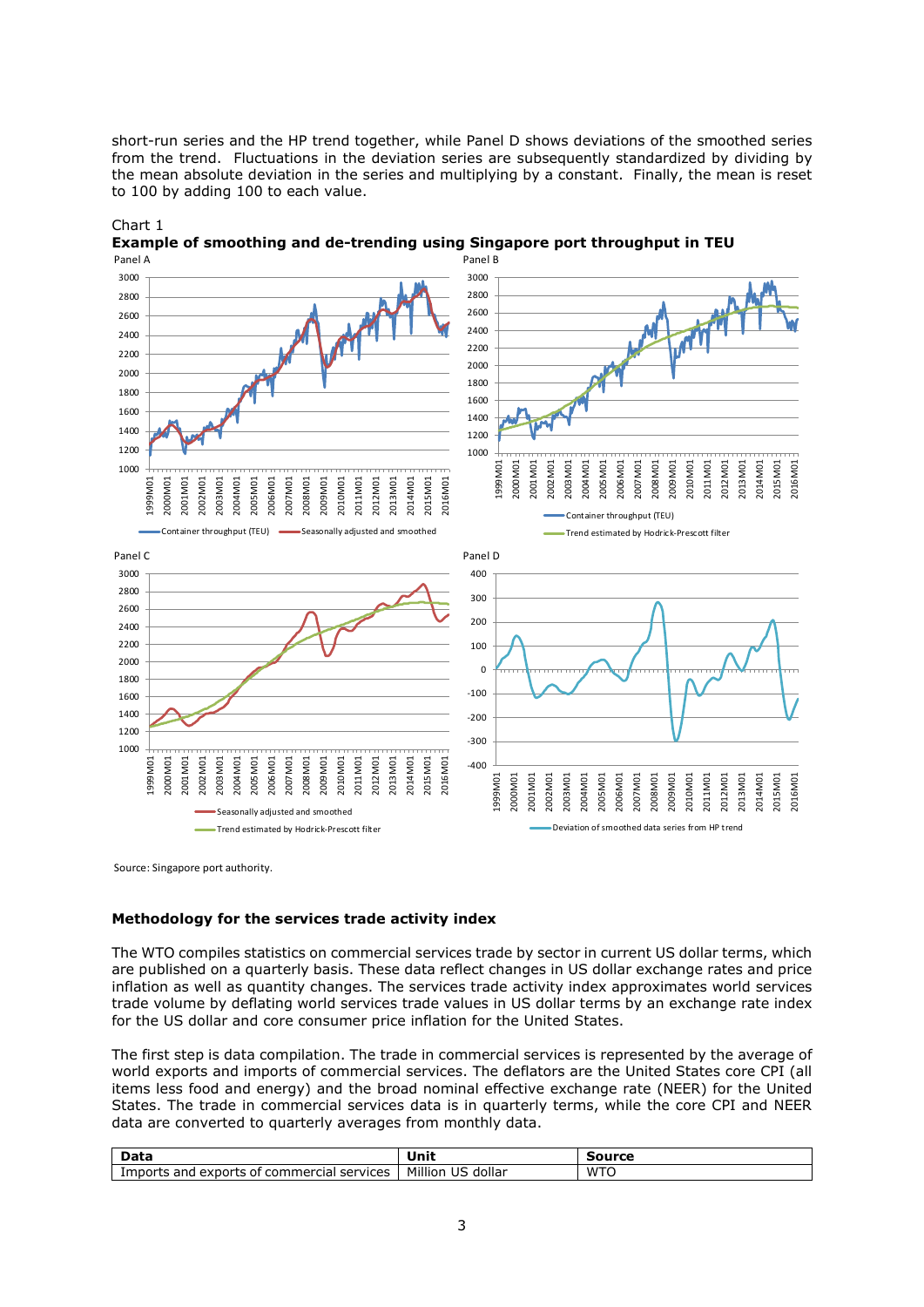| United States Consumer Price Index for All | period<br>Base           | 1982- | Federal Reserve Bank of St. Louis |
|--------------------------------------------|--------------------------|-------|-----------------------------------|
| Urban Consumers: All Items Less Food and   | $1984 = 100$             |       |                                   |
| Energy (Core CPI)                          |                          |       |                                   |
| United State Nominal Effective Exchange    | Base period $2010 = 100$ |       | Bank of International Settlement  |
| Rate: Broad indices                        |                          |       |                                   |

The next step involves expressing the services trade activity index as deviations from trend, similar to the treatment of the component indices. First the services trade data is deflated with the core CPI and the NEER. Next the data is log transformed, seasonally adjusted and smoothed with the X-13 ARIMA program. Next the data is indexed with 2015 average as the base value of 100. This is followed by the estimation of recent trends with the Hodrick-Prescott (HP) filter. The deviation series is calculated as the difference between the seasonally-adjusted, smoothed data from the trend established by the HP filter. The deviation series is standardized by dividing with the mean absolute deviation and multiplying by a scaling factor and adding 100. For comparison with the Services Trade Barometer and the component indices, the quarterly services trade activity index is converted to monthly frequency.

#### **Presentation**

The level of the Services Trade Barometer in the latest month is represented by a graphical gauge, with a value of 100 indicating growth in line with the trend. Values of the overall index less than or equal to 97.5 are coloured red, indicating growth substantially below trend. Values greater than or equal to 102.5 are coloured green, indicating growth well above trend. Intermediate values are coloured amber, indicating growth roughly in line with recent trends.

| Colour | Index range            |
|--------|------------------------|
| Red    | Index value<97.5       |
| Amber  | Between 97.5 and 102.5 |
| Green  | Index value $>102.5$   |

A separate chart in the document plots the Services Trade Barometer against services trade volume, as measured by the services trade activity index. In this case the quarterly services trade activity index is converted to monthly frequency for comparison with the monthly Services Trade Barometer.

Another chart illustrates the level of the seasonally adjusted services trade activity index as well as year-on-year growth in the index.

Finally, a bar chart shows the value of the component indices in the last two months. The bars for the latest month are also colour coded red, amber and green according to their value indicating the deviation from medium term trend, as indicated in the table above.

Finally, a set of line graphs illustrate monthly developments for the component indices, with readings above 100 indicating above trend growth and readings below 100 suggesting below trend growth.

#### **Release schedule**

The Services Trade Barometer is disseminated two times per year, with the precise schedule depending on data availability and the timing of other WTO statistical releases.